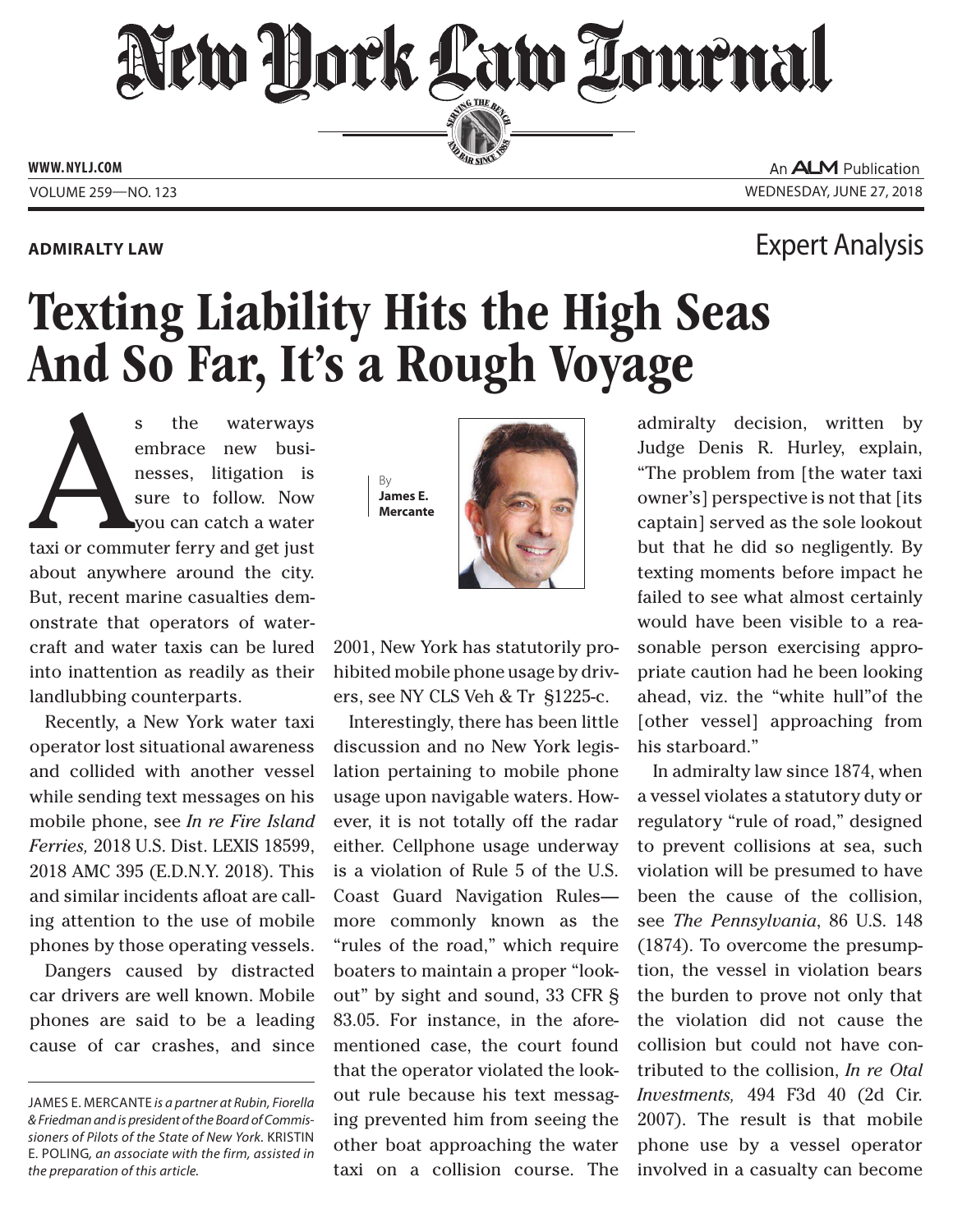difficult to overcome in view of the statutory lookout rule violation.

### **Duck!**

When a collision between vessels is caused by a districted operator, a claimant may attempt to hoist liability upon the vessel owner. For vessel owners, liability to affected third-parties can be surprising and substantial.

In a highly publicized case dubbed the "duck boat accident" in 2010, a tugboat pushing a 250 foot sludge barge rammed into a 33 foot duck tour'boat on the Delaware River in broad daylight. The casualty was [captured on video.](https://www.youtube.com/watch?v=IQ1e-4lzbkk) **[Click here to view.](https://www.youtube.com/watch?v=IQ1e-4lzbkk)** The duck boat had been stranded in the middle of the river with 34 passengers and two crew members after experiencing engine issues during one of its tours. Thus, the captain anchored the boat and waited like a sitting duck for help to arrive when it was run down by the 250-foot barge full of sludge and pushed underwater. Two passengers drowned and dozens of others were injured. Turned out that the tugboat operator was on his mobile phone at the time of the incident. The operator was charged criminally under the Seaman's Manslaughter Statute for negligent homicide caused by a seamen, 18 U.S.C. §1115. The operator pleaded guilty based, in part, on his use of a personal cellphone while operating the tug. He was sentenced to a year in prison. The owner of the tug filed a Limitation of Liability Action (Limitation Action) pursuant to 46 U.S.C. 30501, in an attempt to limit its liability to the value of the tug and barge based on the argument that the owner had no "privity'" or "knowledge" of mobile phone usage aboard its vessels, *In re K Sea Operating Partnership,*10 cv-05750 (E.D. Pa. 2010). Prior to the court issuing a ruling on the owners Limitation Action' defense, the duck boat and tugboat owners reached a settlement with all claimants in the amount of \$17 million.

OMG … There's more! In February 2013, a San Francisco ferry collided with a speedboat in the San Francisco Bay, killing the boat operator and seriously injuring his friend onboard, see *Holzhauer v. Golden Gate Bridge Highway & Transportation District*, 2016 U.S. Dist. LEXIS 173732 (N.D. Cal. 2016). At the time of the collision the ferry captain was distracted on a personal cellphone call. Here again, the ferry owner filed an admiralty Limitation Action in California federal court, arguing that it had no privity or knowledge of cellphone use aboard its vessels. Despite that the ferry operator's call was personal and not business related, the ferry owner defense did not hold water and the court denied the ferry owner's plea to limit liability. In the ruling, the federal Judge explained that "the shipowner's burden is not met by simply proving a lack of actual knowledge, for privity and knowledge is established where reasonable inspection would have led to the requisite knowledge." Notably, the ferry owner had no policy restricting cellphone use by its operators. Adding to this, the evidence suggested that the ferry owner was aware that its operators were carrying personal mobile phones while working and did not restrict their use.

The owner of the New York water taxi similarly attempted to have its liability limited to the value of its vessel. Interestingly, the vessel owner treated all electronic devices in the wheelhouse, including radar and cellphones, as a tool that the captain has at his disposal when navigating the vessel. The owner had a verbal policy in place that required captains to avoid all unnecessary distractions while operating the vessel. This verbal policy, however, was determined by the court to be inadequate because it did not specifically address the issue of texting. Further, the court held that the owner "which again bears the proof, did not present any evidence suggesting that it was somehow unaware that its captains were engaging in the dangerous practice of using their cellphones for personal reasons while underway; to the contrary, that evidence there is on the subject indicates that [the owner] knew of the practice and took no specific steps to address the associated dangers. That makes the company complicit in the wrongdoing," 2018 U.S. Dist. LEXIS 18599 (E.D.N.Y. 2018).

However, in 2007, a vessel owner was entitled to limit its liability for personal injury and property damage that resulted in part from cellphone distractions aboard its vessel. In In *In re Omega Protein,* 2007 U.S. Dist. LEXIS 17917